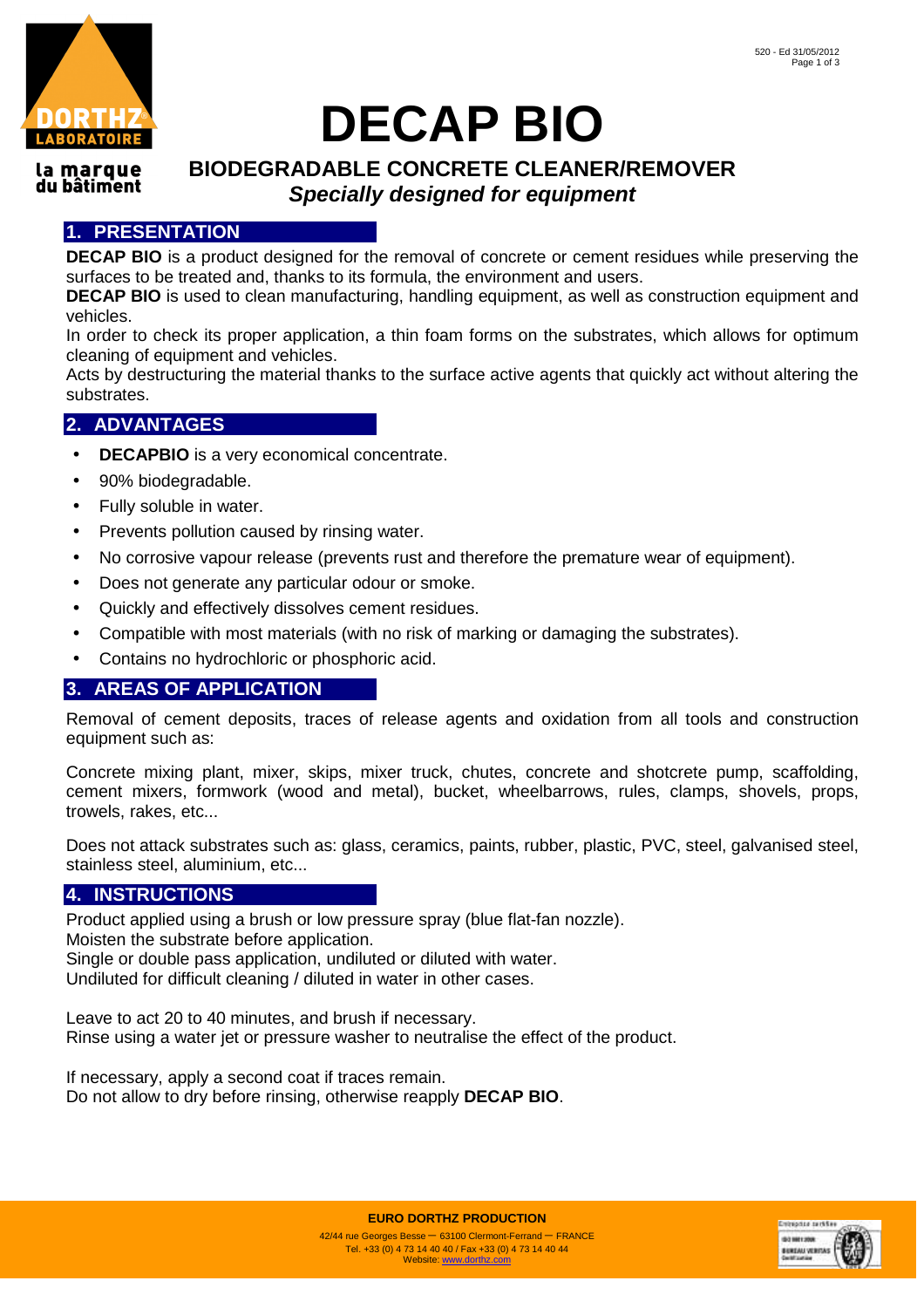

# **DECAP BIO**

# la marque<br>du bâtiment

### **BIODEGRADABLE CONCRETE CLEANER/REMOVER Specially designed for equipment**

#### Application:

| <b>Application</b><br>technique     | : Brush or spray.                                                                                                                                                                                                                                           |
|-------------------------------------|-------------------------------------------------------------------------------------------------------------------------------------------------------------------------------------------------------------------------------------------------------------|
| <b>Dilution</b>                     | Undiluted for difficult cleaning.<br>1 L for 1 L of water for a monthly application.<br>: 1 L for 3 L of water for a weekly application.<br>1 L for 4 L of water for a daily application.<br>In winter, use hot water at 25°C max. to improve effectiveness |
| <b>Consumption</b>                  | $\frac{1}{2}$ 1 L of diluted product for 4 to 9 m <sup>2</sup>                                                                                                                                                                                              |
| <b>Cleaning of the</b><br>equipment | Clear water                                                                                                                                                                                                                                                 |
|                                     |                                                                                                                                                                                                                                                             |



**Result after 1st application** 

### **5. CHARACTERISTICS**

| Appearance in<br>container | : Viscous, glycolic acid-based liquid          |
|----------------------------|------------------------------------------------|
| <b>Density</b>             | $\div$ 1.17 ±0.05 g.cm <sup>-3</sup>           |
| рH                         | $: 1.5 \pm 0.05$                               |
| <b>Storage</b>             | : 12 months in its unopened original packaging |

(For more information, please refer to paragraph 9 of the safety data sheet).

#### **EURO DORTHZ PRODUCTION**

42/44 rue Georges Besse – 63100 Clermont-Ferrand – FRANCE Tel. +33 (0) 4 73 14 40 40 / Fax +33 (0) 4 73 14 40 44 Website: www.dorthz.com

**FANTAILIE Ltd**